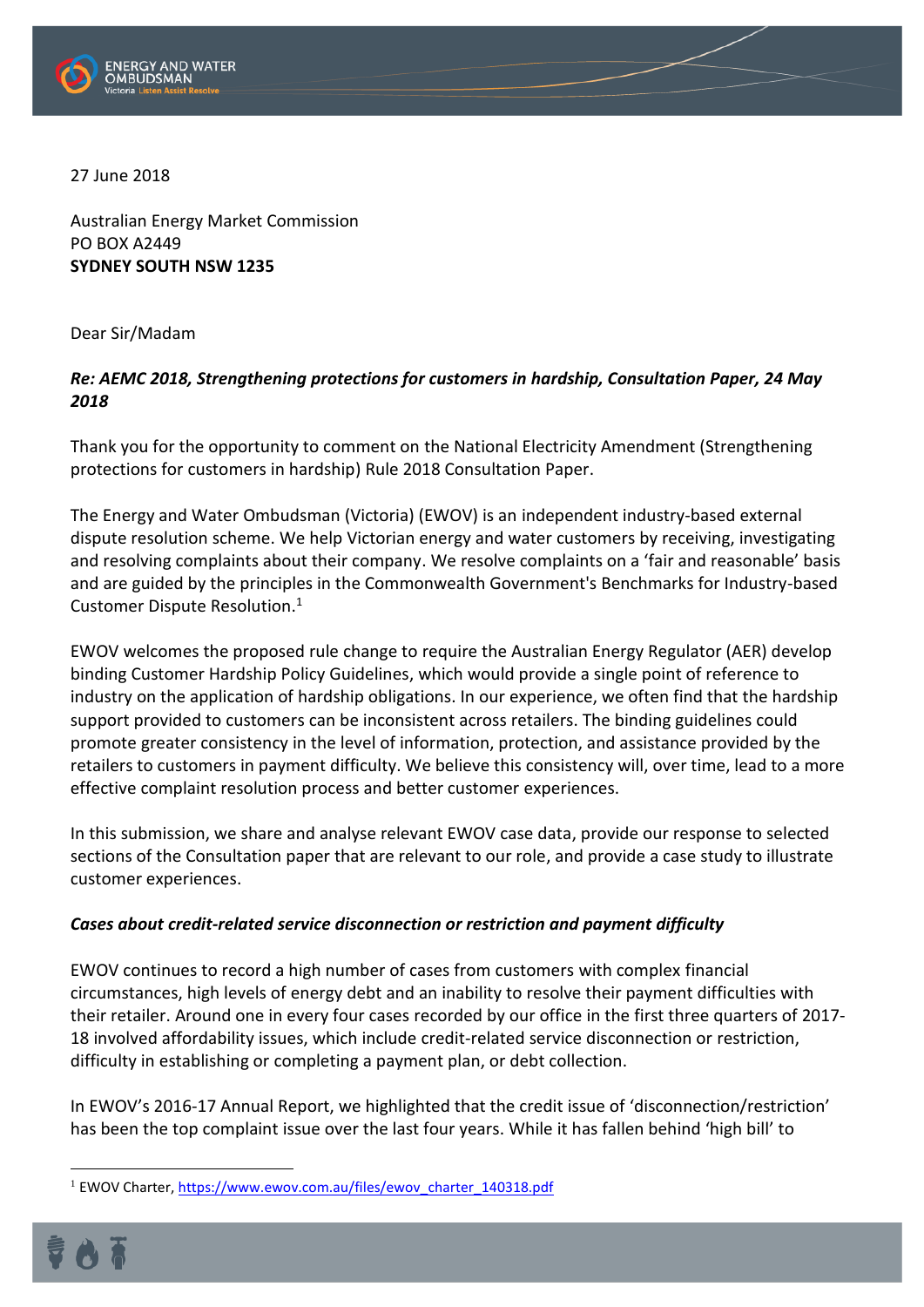

become the second most common complaint issue in the first three quarters of 2017-18, we have not seen a marked improvement in the volume of complaints we received about credit-related service disconnection and restriction. As shown in the graph below, between 1 July 2017 and 31 March 2018 EWOV received 2,618 cases under this category, a slight reduction of 1.1% compared with the same period in  $2016-17.<sup>2</sup>$ 



Similarly, we continued to record a high number of cases from consumers with payment difficulty issues in the first three quarters of 2017-18. As shown in the graph below, between 1 July 2017 and 31 March 2018, EWOV received 1,341 cases under this category, a slight reduction of 1.8% compared with the same period in 2016-17.



<sup>2</sup> EWOV 2017 Annual Report,<https://www.ewov.com.au/2017>

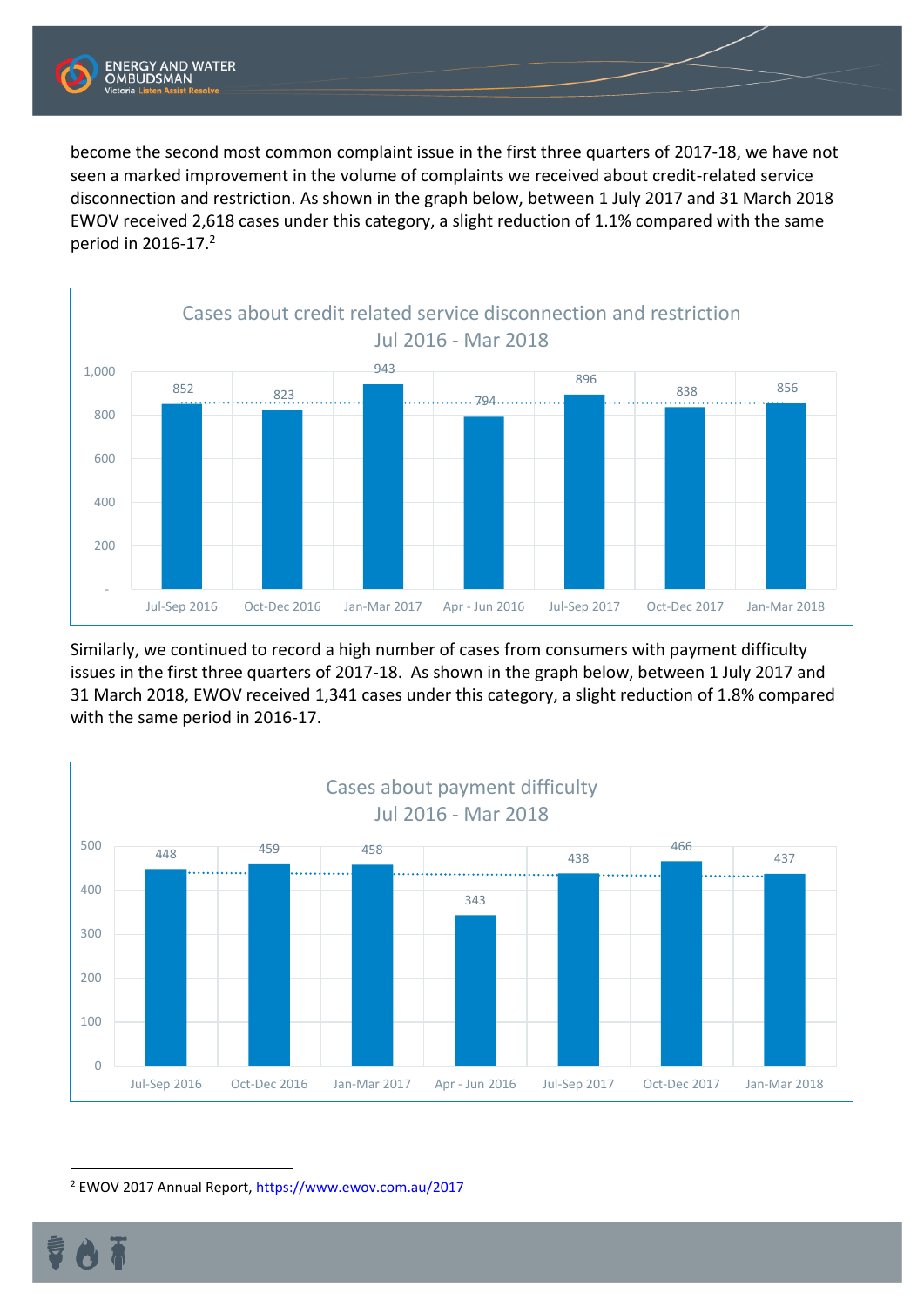

# *Rationale for rule change - adequacy of the current approach to hardship*

In the rule change proposal, the AER outlines its concern that there are significant issues with the application of the hardship protections in the National Retail Rules by retailers to customers experiencing payment difficulties. As a result, the AER does not believe that hardship programs are providing the support they should to residential customers in financial difficulty.

In its 2016-17 Annual Report on Compliance and Performance, the AER reveals trends of increasing level of energy debts, fewer customers successfully completing hardship programs, and increasing number energy disconnections<sup>3</sup>. All of the above findings are consistent with our recent case handling experience in Victoria. It is also concerning that, we are still recording incidents where retailers fail to refer a customer to their hardship programs even after the customer discloses clear indications of payment difficulties. The following case study provides an example of this issue.

### **CASE STUDY – 2018/1760 and 2018/1765**

Ms X's electricity distributor visited her property to disconnect her electricity service for non-payment. While the disconnection did not take place, Ms X followed up with her electricity retailer to find out why she was being disconnected, but was dissatisfied with the explanation she received. Ms X decided to call EWOV to seek assistance. She had an outstanding account balance of \$4,700 for electricity and around \$3,400 for gas with the same energy retailer. She was a single mother with four young children and was experiencing financial hardship. Ms X said that six weeks ago she and her energy retailer reached an agreement for a \$50 per fortnight payment arrangement to pay off the outstanding balance. When she called the retailer to clarify this, she told EWOV that she was advised that the payment plan was cancelled and she was unsure why. Considering the circumstances of the case, EWOV decided to investigate Ms X's case rather than seek to resolve it through an Assisted Referral. Ms X sought help from a financial counsellor to represent her in the case.

During our Investigation, the energy retailer advised EWOV that Ms X did not have a payment arrangement with them. After getting further information from the financial counsellor representing Ms X, we confirmed that she believed that her Centrepay arrangement with Centrelink was an agreement with the energy retailer. During our examination of Ms X's call records with the retailer, EWOV found that she contacted the energy retailer a few months before the incident to discuss her financial situation and the arrangement she had with Centrelink. However, EWOV found that the energy retailer did not sufficiently assist Ms X when it was notified of her financial hardship. We found that the energy retailer had not advised Ms X of the Utility Relief Grant Scheme (URGS), a scheme by the Department of Health and Human Services, which provides help to pay overdue electricity, gas or water bills for low income Victorians experiencing temporary financial hardship. We also found that the energy retailer had not been applying applicable concessions to Ms X's account. With the help of the financial counsellor, EWOV also conducted an assessment into Ms X's financial circumstances and her energy usage as part of our Investigation process.

<sup>&</sup>lt;sup>3</sup> AER Annual Report on Compliance & Performance of the Retail Energy Market 2016-17, [https://www.aer.gov.au/retail](https://www.aer.gov.au/retail-markets/performance-reporting/annual-report-on-compliance-performance-of-the-retail-energy-market-2016-17)[markets/performance-reporting/annual-report-on-compliance-performance-of-the-retail-energy-market-2016-17](https://www.aer.gov.au/retail-markets/performance-reporting/annual-report-on-compliance-performance-of-the-retail-energy-market-2016-17)

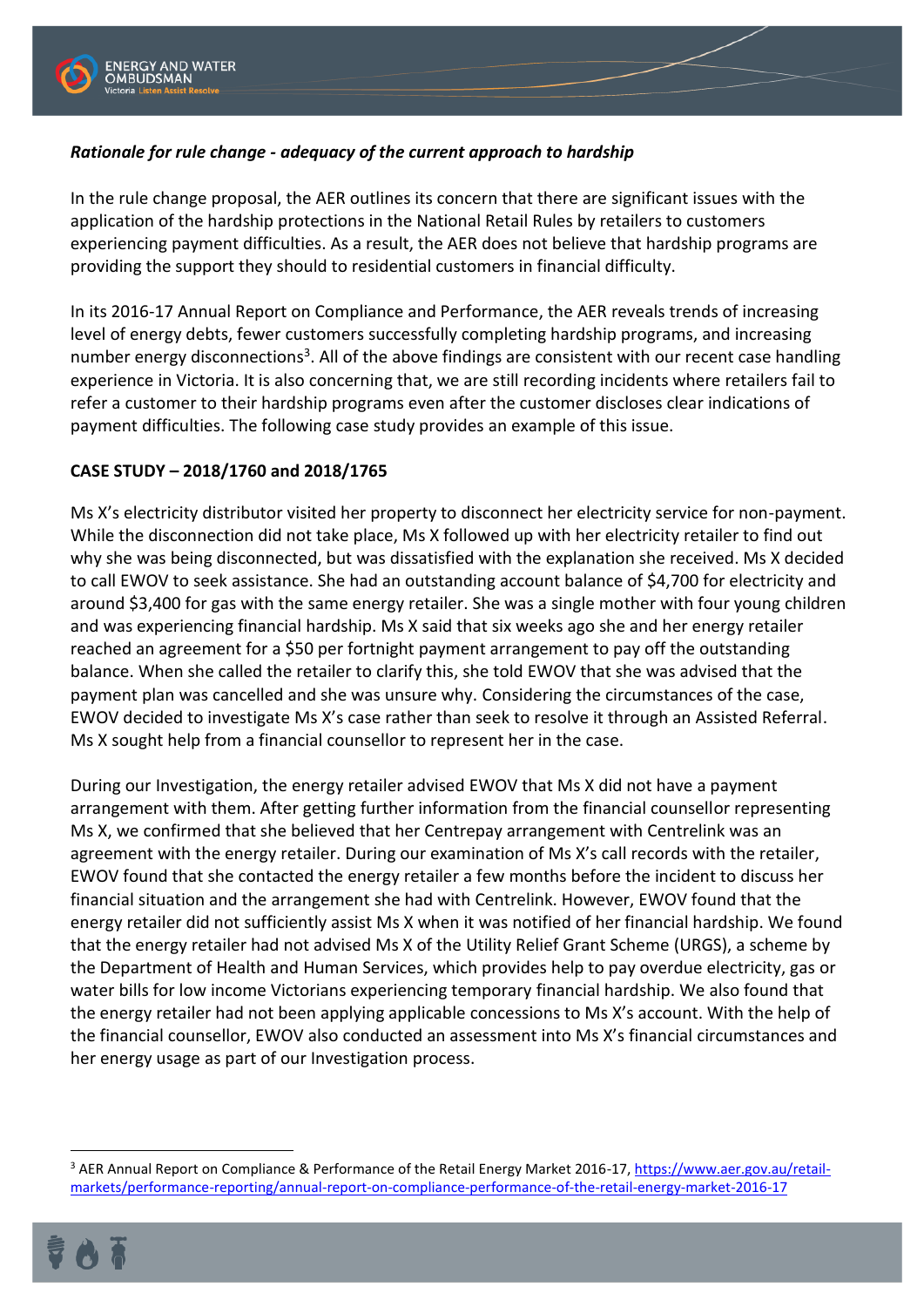

At the end of our Investigation, it was established that Ms X had an outstanding account balance of \$4,400. The retailer and Ms X reached an agreement to pay the first \$900 of the outstanding balance through a stepped payment plan: five \$80 fortnightly payments, followed by five \$100 fortnightly payments. Both parties also agreed to review Ms X's circumstances in six month to work out further arrangements to help Ms X pay off the remaining outstanding balance. The energy retailer confirmed that it had backdated concessions on Ms X's account and sent some information to assist Ms X with her application for the URGS. The energy retailer also assigned Ms X's account to be monitored and regularly reviewed by its financial hardship team. Ms X accepted the outcome and EWOV closed the case.

## *Proposed approach*

EWOV supports the implementation of a minimum standard of assistance approach that provides clear guidance to both retailers and customers while maintaining flexibility for the retailers to extend additional and practical assistance where necessary. Recently, the Victorian energy regulator, the Essential Services Commission (ESC), issued a decision to roll out such an initiative.

In October 2017, the ESC published its final decision on the new payment difficulty framework, which resulted in amendments to the Energy Retail Code (the Code) to include a set of clear customer entitlements to the minimum standards of assistance afforded by the payment difficulty framework<sup>4</sup>. In December 2017, the ESC also issued a Guidance Note for the framework, which details how the ESC expects the principles and objectives of the payment difficulty framework to be applied by the retailers in Victoria, to deliver better customer outcomes. <sup>5</sup>

In a submission to the ESC in November 2017, we recognised that the detailed Guidance Note will be useful in our handling of payment difficulty cases. The Guidance Note is particularly helpful to us in assessing retailer compliance with the Code prior to disconnecting a customer. However, we also mentioned in our submission that the Guidance Note should not be definitive and prescriptive in all customer circumstances, or limit the scope for retailer's flexibility and innovation in this area.<sup>6</sup>

The Victorian Payment Difficulty Framework will only come into effect on 1 January 2019. However, it has already provided a good platform of our engagement with retailers, consumers, and other industry stakeholders.

- <sup>5</sup> ESC Energy Compliance and Enforcement Policy: Guidance note Payment difficulty and disconnection, [https://www.esc.vic.gov.au/sites/default/files/documents/payment-difficulty-framework-energy-complianc-and](https://www.esc.vic.gov.au/sites/default/files/documents/payment-difficulty-framework-energy-complianc-and-enforcement-guidance-note-final-decision-20171222.pdf)[enforcement-guidance-note-final-decision-20171222.pdf](https://www.esc.vic.gov.au/sites/default/files/documents/payment-difficulty-framework-energy-complianc-and-enforcement-guidance-note-final-decision-20171222.pdf)
- <sup>6</sup> EWOV submission on the ESC Draft Guidance Note Payment Difficulty and Disconnection, [https://www.ewov.com.au/files/esc\\_draft\\_guidance\\_note\\_-\\_payment\\_difficulty\\_and\\_disconnection\\_02.11.2017.pdf](https://www.ewov.com.au/files/esc_draft_guidance_note_-_payment_difficulty_and_disconnection_02.11.2017.pdf)



<sup>4</sup> ESC Payment difficulty framework – final decision[, https://www.esc.vic.gov.au/sites/default/files/documents/payment](https://www.esc.vic.gov.au/sites/default/files/documents/payment-difficulty-framework-final-decision-20171009.pdf)[difficulty-framework-final-decision-20171009.pdf](https://www.esc.vic.gov.au/sites/default/files/documents/payment-difficulty-framework-final-decision-20171009.pdf)